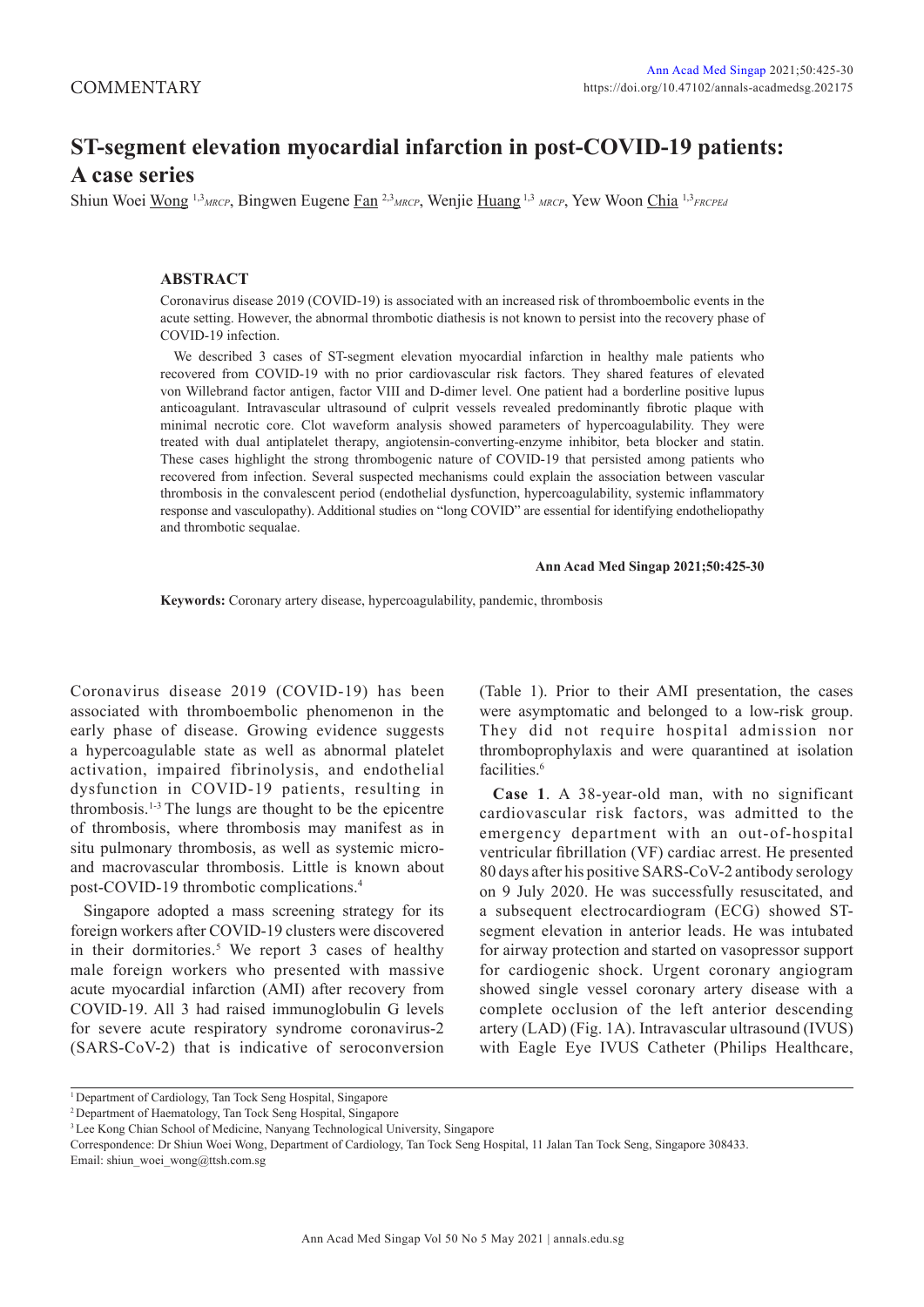### Table 1. Characteristics and investigation of 3 cases of post-COVID-19 acute myocardial infarction

|                                                                      | Case 1                                                     | Case 2                                                                                            | Case 3                                                        |
|----------------------------------------------------------------------|------------------------------------------------------------|---------------------------------------------------------------------------------------------------|---------------------------------------------------------------|
| Age, years                                                           | 38                                                         | 50                                                                                                | 36                                                            |
| <b>Sex</b>                                                           | Male                                                       | Male                                                                                              | Male                                                          |
| Cardiovascular risk factors                                          | None                                                       | None                                                                                              | None                                                          |
| SARS-CoV-2 RT-PCR results and dates                                  | Negative<br>24 Jun, 27 Sep,<br>28 Sep, 3 Oct 2020          | Positive<br>4 Jun 2020<br>Negative<br>29 Nov, 30 Nov 2020                                         | Negative<br>6 Jun, 14 Jul, 30 Nov 2020                        |
| SARS-CoV-2 total antibody result and<br>date                         | Positive<br>9 Jul 2020                                     | Positive<br>8 Jun 2020                                                                            | Positive<br>18 Jun 2020                                       |
| Arterial event                                                       | 27 Sep 2020                                                | 29 Nov 2020                                                                                       | 30 Nov 2020                                                   |
|                                                                      | VF arrest, myocardial<br>infarction, occlusion of LAD      | VF arrest, myocardial infarction,<br>occlusion of proximal LAD                                    | Myocardial infarction, occlusion<br>of LAD                    |
| No. of days from positive serology to<br>thrombosis                  | 80                                                         | 174                                                                                               | 165                                                           |
| D-dimer, µg/mL<br>(reference range <0.5µg/mL)                        | >4                                                         | 1.02                                                                                              | 0.43                                                          |
| Fibrinogen, g/L<br>(reference range 1.8-4.5g/L)                      | 5.2                                                        | 5.7                                                                                               | 3.6                                                           |
| Activated partial thromboplastin time, s<br>(reference range 27–37s) | 31.8                                                       | 26.5                                                                                              | 28.8                                                          |
| Prothrombin time, s<br>(reference range 11-14s)                      | 15.7                                                       | 13.7                                                                                              | 12.7                                                          |
| Lupus anticoagulant                                                  | Weakly present                                             | Absent                                                                                            | Absent                                                        |
| VWF antigen, %<br>(reference range 56-160%)                          | 366                                                        | 215                                                                                               | 92                                                            |
| Factor VIII, %<br>(reference range 60-150%)                          | 273                                                        | 338                                                                                               | 162                                                           |
| Treatment                                                            | Aspirin, ticagrelor,<br>drug eluting stent<br>implantation | Dual antiplatelet therapy, drug<br>eluting stent implantation,<br>glycoprotein IIb/IIIa inhibitor | Dual antiplatelet therapy,<br>drug eluting stent implantation |
| Follow-up and outcome                                                | Successful treatment,<br>undergoing rehabilitation         | Successful treatment, discharge<br>on day 12                                                      | Successful treatment,<br>discharge on day 6                   |

LAD: left anterior descending artery; RT-PCR: reverse transcription-polymerase chain reaction; VF: ventricular fibrillation; VWF: von Willebrand factor

Cambridge, US) revealed a minimal amount of clot, which was retrieved using a thrombectomy device. Virtual histology (via IVUS) showed a focal, heavily fibrous plaque burden of 59% with minimal necrotic core and minimal lumen diameter of 2.1mm in the ostial LAD (Fig. 1B). A drug-eluting stent (3.8x40mm) was subsequently implanted in the LAD with optimal result and an intraaortic balloon catheter was inserted for mechanical circulatory support.

The patient was initiated on our protocolised post-cardiac arrest care bundle including targeted temperature management at 33 degrees Celsius in the cardiac intensive care unit. Chest X-ray revealed mild pulmonary congestion with no evidence of consolidation. His reverse transcription-polymerase chain reaction (RT-PCR) results for COVID-19 was negative. Transthoracic echocardiography (TTE) revealed moderate left ventricular systolic dysfunction (left ventricular ejection fraction 40%) with hypokinesia in the LAD territory. Laboratory results showed elevated von Willebrand factor (VWF) antigen of 366%, factor VIII 273%, elevated D-dimer 2.98μg/mL, and borderline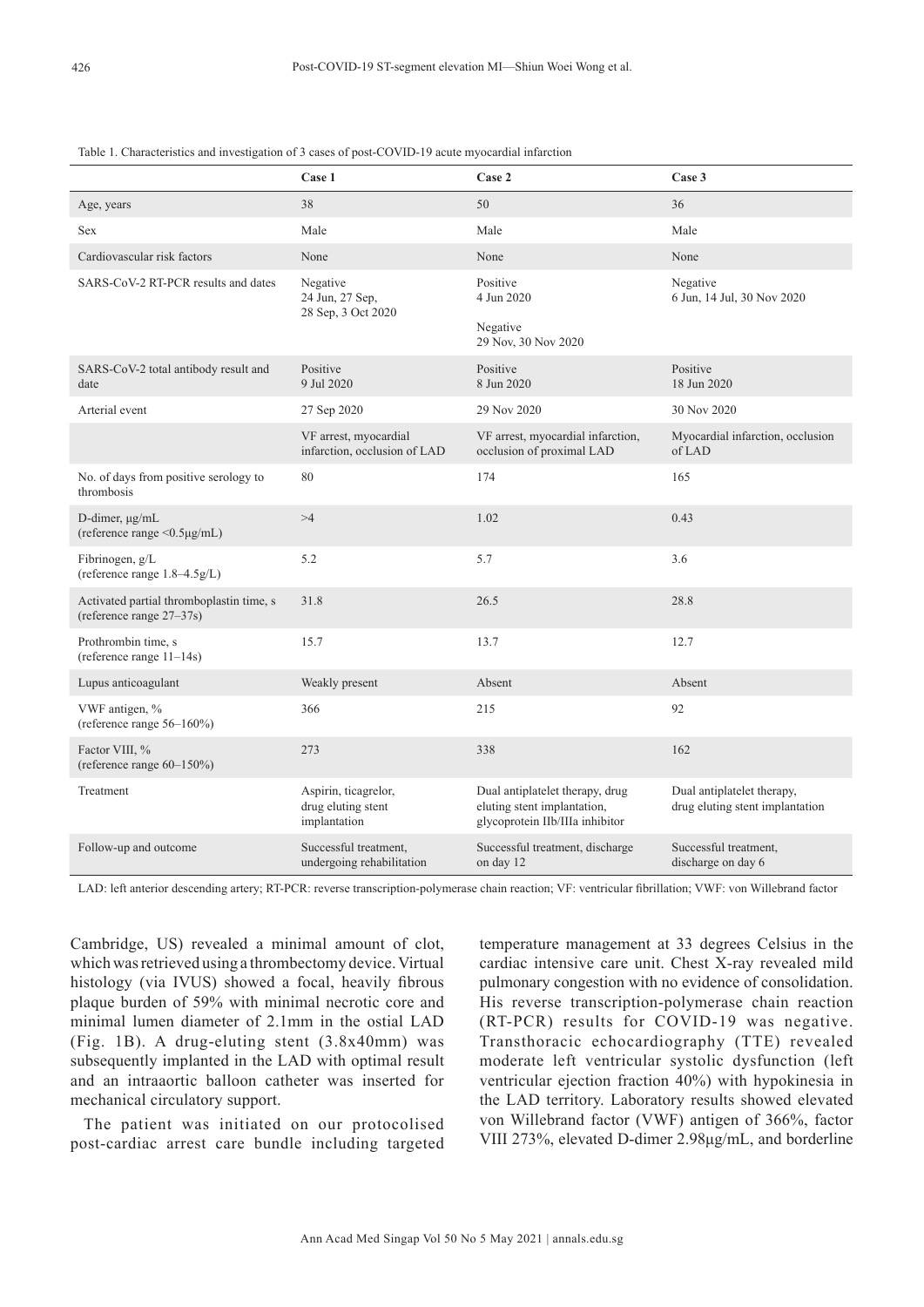

Fig. 1. (A) Coronary angiogram of Case 1 revealed acute occlusion of the ostial left anterior descending artery. (B) Virtual histology showed focal, heavily fibrous plaque burden of 59% with minimal necrotic core. (C) Coronary angiogram of Case 2 showed acute occlusion of the left anterior descending artery. (D) Subsequent virtual histology showed predominantly fibrous plaque burden of 31%.

positive lupus anticoagulant. A further workup did not reveal any evidence of hyperlipidaemia, diabetes mellitus, thyroid disorder or metabolic syndrome.

The patient's hospitalisation was complicated by lower limb compartment syndrome, which was treated with fasciotomy; acute kidney injury; and critical illness neuromyopathy. Tracheostomy was performed in view of prolonged mechanical ventilation and myopathy. He is currently undergoing intensive rehabilitation in our **institution** 

**Case 2**. A 50-year-old man presented to the emergency department for worsening chest pain. Initial physical examination revealed his blood pressure as 116/93mmHg; a heart rate of 120 beats per minute; and oxygen saturation 100% (on 2 litres of supplementary oxygen). Heart sounds were normal without murmurs and there were no abnormalities detected on lung auscultation. The man presented 174 days after his positive SARS-CoV-2 antibody test result on 8 June 2020. He developed a VF arrest while waiting for an ECG, where immediate resuscitation and defibrillation were carried out successfully. The ECG post-defibrillation showed ST-segment elevation in the anterior leads. The patient was subsequently intubated and transferred to the cardiac catheterisation laboratory. Coronary angiogram revealed acute thrombotic occlusion of

the ostial segment of LAD. Virtual histology (via IVUS) revealed a predominantly fibrous plaque (31% burden) that was successfully treated through thrombectomy, followed by stent implantation (Figs. 1C and 1D). Given the thrombus burden, he was treated with glycoprotein IIb/IIIa inhibitor (eptifibatide) infusion. TTE showed mild left ventricular systolic dysfunction (left ventricular ejection fraction 45%) with hypokinesia in the apex and anterior wall.

The patient had a high fibrinogen level of 5.7g/L  $(1.8-4.5g/L)$ ; elevated VWF level of 215% (56–160%); factor VIII level of 338%; and a raised D-dimer level of 1.02μg/mL (<0.5μg/mL). His cardiovascular risk factor screening panel and SARS-CoV-2 RT-PCR results were negative. Clot waveform analysis (CWA) through activated partial thromboplastin time using automated blood coagulation analyser CN-6000 (Sysmex Corp, Kobe, Japan) found a markedly elevated median maximum velocity (Min1) of 8.007%/s (reference range 2.86–6.78/s), elevated median maximum acceleration (Min2) of 1.341 (reference range 0.46–1.10), and a high median delta change of 68.6%/s (reference range 25.21–63.09) (Fig. 2).

The patient's clinical and haemodynamic condition improved gradually. He was extubated and discharged after 12 days of hospitalisation.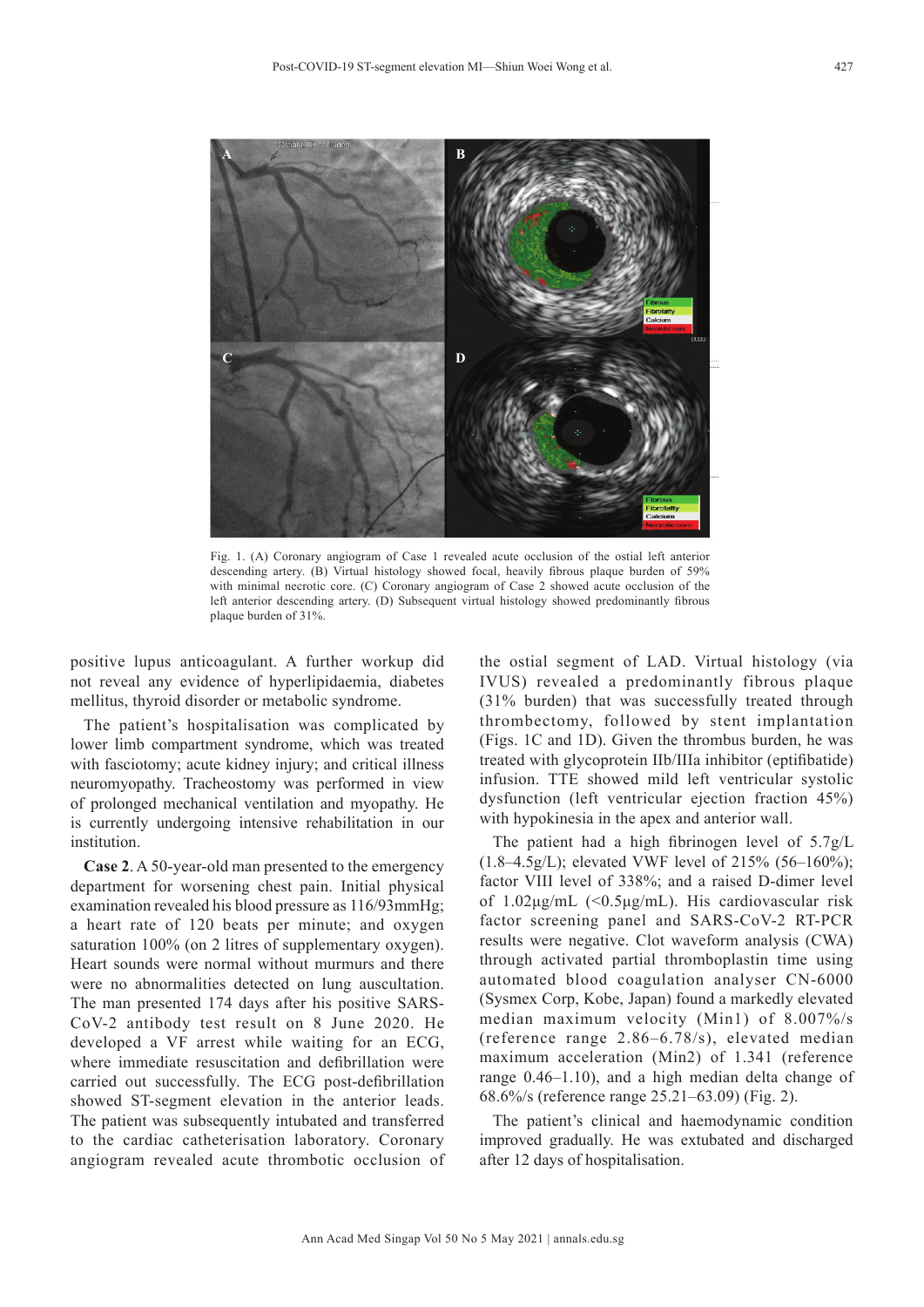

Fig. 2. Clot waveform analysis of Case 2. Patient's tracing is in black; healthy controls (for reference) in multicolour. CWA showed markedly elevated median Min1 of 8.007%/s, elevated median Min2 of 1.341 and high median delta change of 68.6%/s. Min1: maximum velocity; Min2: maximum acceleration; Max2: maximum deceleration

**Case 3**. A 36-year-old man was admitted to our hospital with a persistent chest pain of 3 hours. On admission, his blood pressure and heart rate were 120/88mmHg and 88 beats per minute, respectively. Oxygen saturation was 100% on room air with normal lung auscultation. ECG showed hyperacute T waves in the anterior leads and his RT-PCR results for COVID-19 was negative. He presented 165 days after his positive SARS-CoV-2 antibody serology on 18 June 2020. He demonstrated a raised factor VIII level of 162% and a VWF level of 92%. Coronary angiogram revealed an acute mid-LAD occlusion, for which he underwent angioplasty with successful implantation of a drug-eluting stent (Fig. 3). After percutaneous coronary intervention, the chest pain and ST-segment deviation resolved. The patient was discharged well on day 6 of his hospitalisation.

While it is known that approximately 30% of myocardial infarctions are preceded by an upper respiratory infection, in particular influenza; less is known about the thrombotic sequelae in COVID-19

during the convalescent period.<sup>7,8</sup> We described 3 cases of COVID-19 recovered patients who presented with AMI. The remarkable characteristics of these cases included their relatively young age without preexisting cardiovascular risk factors, preceding asymptomatic SARS-CoV-2 infection, and the presence of a long latency period between initial positive SARS-CoV-2 serology and their AMI.

Thrombosis has been classically associated with Virchow's triad of blood stasis, endothelial activation, and hypercoagulable state. However, in the convalescent phase after a COVID-19 infection, studies have described a waning hypercoagulable state with possible persistence of endothelial dysfunction in patients. This has been well described in children during their recovery from COVID-19.

Multisystem inflammatory syndrome in children (MIS-C) is a newly defined post-viral myocarditis and inflammatory vasculopathy of children following COVID-19 infection. MIS-C is likely due to viral trophism of myocardial and endothelial cells by the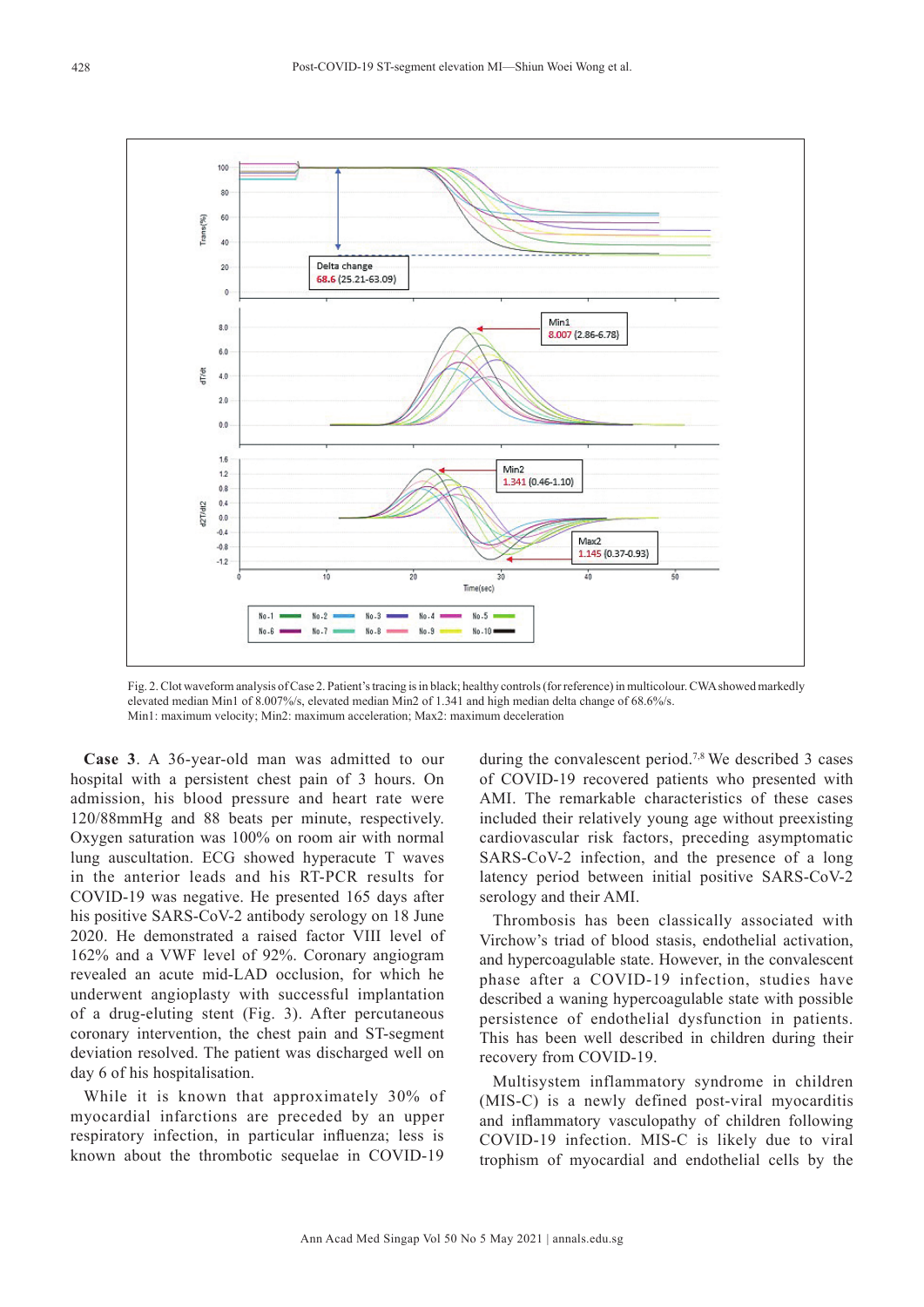

Fig. 3. (A) Coronary angiogram of Case 3 showed an occlusion of mid left anterior descending artery. (B) Re-establishment of blood flow after implantation of drug eluting stent.

coronavirus. The best evidence supporting MIS-C have been demonstrated in paediatric cases presenting with self-limited, chilblain-like acral purpuric lesion.<sup>9</sup> The children remain otherwise asymptomatic, and interestingly, often test negative for SARS-CoV-2 in nasopharyngeal samples. Some acute viral infections are associated with transiently elevated lupus anticoagulant, but they can persist and lead to thromboembolic complications by various mechanisms, including the release of microparticles and exposure of prothrombotic phospholipids.10 Although the significance of these antibodies is not well established yet, COVID-19 induced lupus anticoagulant could favour the occurrence of thromboembolic events in children populations and hence should be systematically tested for.

Virtual histology via IVUS revealed heavily fibrous plaques in the coronary arteries of the cases described. This is unusual as fibrotic lesions are usually deprived of lipid and inflammatory cells, and hence less likely to rupture and generate thrombosis.11 A fibrotic plaque consists mainly of fibrous tissue without a necrotic core or calcium.12,13 This type of plaque is mostly indolent and stable in comparison with thin cap fibroatheroma, the main culprit in acute coronary syndrome. Interestingly, in the current cases described, delayed thrombotic arterial events occurred 80–174 days from the onset of positive SARS-CoV-2 serology. Laboratory evaluation of the haemostatic profiles with raised factor VIII, VWF and D-dimer supported an ongoing vasculopathy. The CWA, a global haemostatic test that was performed on case 2, demonstrated parameters of hypercoagulability. There were increased (1) clot Min1

"thrombin burst"; (2) peak of second derivative curve; (3) clot maximum deceleration; and (4) delta change (decreased light transmission reflective of increased clot thickness) as demonstrated by Fan et al.<sup>14</sup> In addition, autopsy series demonstrated the presence of cardiac microemboli despite the absence of viral particles in the myocardium.15

Our case series suggest that life-threatening myocardial infarction can occur unexpectedly in otherwise healthy patients with asymptomatic COVID-19 infection. Physicians should have a high index of suspicion in managing patients in the convalescent phase. Screening for and strict management of cardiovascular risk factors are of utmost importance post COVID-19. Further longitudinal studies in patients with "long COVID" should be performed to look for post-COVID-19 associated endotheliopathy and thrombotic sequelae, where there may be a role for thromboprophylaxis in high-risk groups.

#### **REFERENCES**

- 1. Gu SX, Tyagi T, Jain K, et al. Thrombocytopathy and endotheliopathy: crucial contributors to COVID-19 thromboinflammation. Nat Rev Cardiol 2021;18:194-209.
- 2. Tang N, Li D, Wang X, et al. Abnormal coagulation parameters are associated with poor prognosis in patients with novel coronavirus pneumonia. J Thromb Haemost 2020;18:844-7.
- 3. Lillicrap D. Disseminated intravascular coagulation in patients with 2019-nCoV pneumonia. J Thromb Haemostat 2020;18:786-7.
- 4. Fan BE, Umapathi T, Chua K, et al. Delayed catastrophic thrombotic events in young and asymptomatic post COVID-19 patients. J Thromb Thrombolysis 2021;51:971-7.